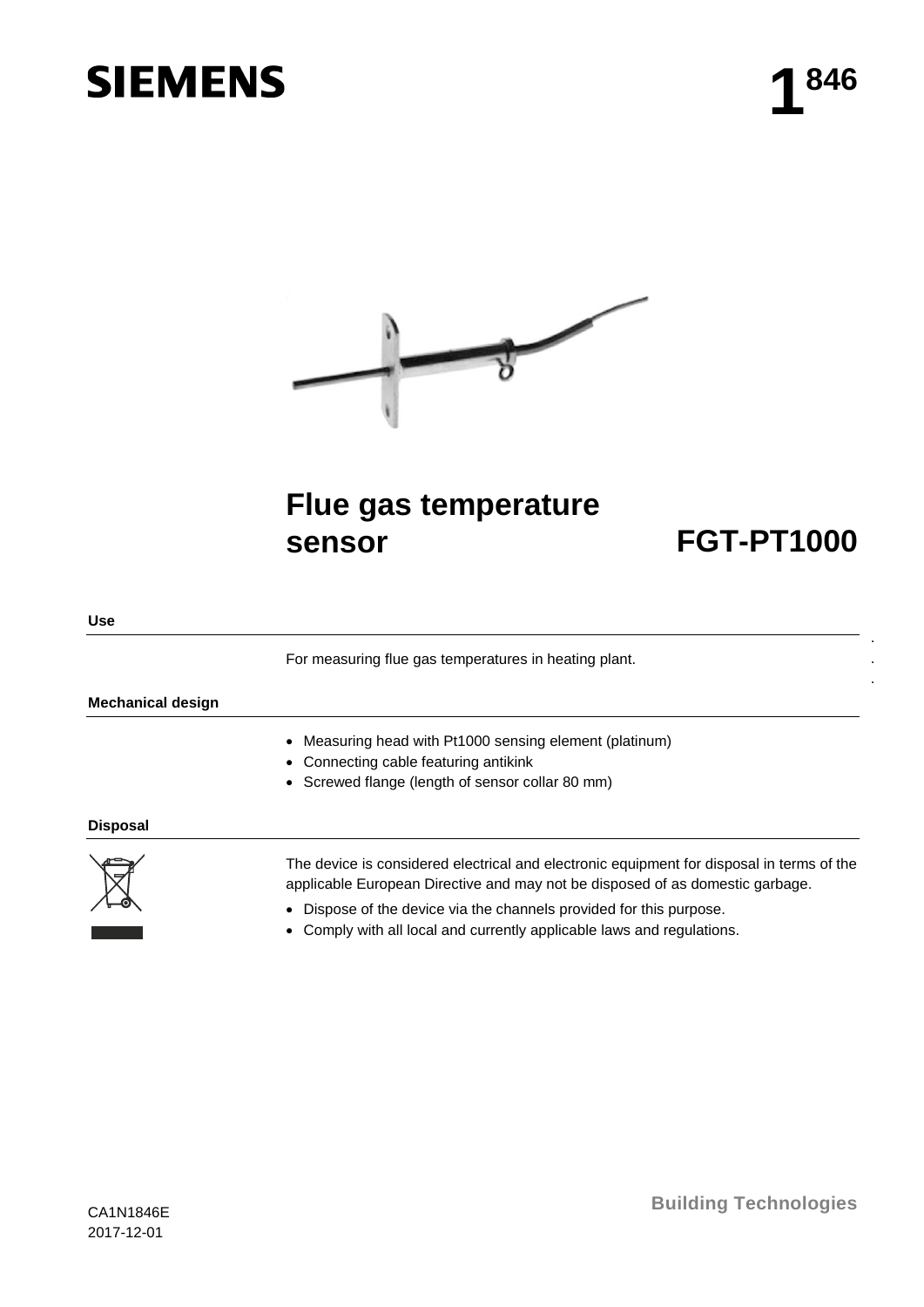| Measuring range             | $-20+400$ °C                                                                                                                                                                                                                                  |
|-----------------------------|-----------------------------------------------------------------------------------------------------------------------------------------------------------------------------------------------------------------------------------------------|
| Sensing element             | Pt1000 (PTC)                                                                                                                                                                                                                                  |
| Measuring accuracy          | To DIN / IEC 751, class B                                                                                                                                                                                                                     |
| Protection class            | III according to EN 60730-1                                                                                                                                                                                                                   |
| <b>Materials</b>            |                                                                                                                                                                                                                                               |
| Measuring head              | Stainless steel V4A (1.4571)                                                                                                                                                                                                                  |
| Cable insulation            | Teflon with wire mesh                                                                                                                                                                                                                         |
| Screwed flange              | Steel, galvanized and passivated                                                                                                                                                                                                              |
| Connecting cable            | 1.5 m (with antikink)                                                                                                                                                                                                                         |
| Ambient temperatures        |                                                                                                                                                                                                                                               |
| Operation (measuring head)  | $-20.1+400$ °C                                                                                                                                                                                                                                |
| Cable                       | $-20.1+260$ °C                                                                                                                                                                                                                                |
| Storage                     | $-20+70$ °C                                                                                                                                                                                                                                   |
| EU conformity (CE)          | A5W00040799 *)                                                                                                                                                                                                                                |
| Environmental compatibility | The product environmental declaration<br>CE1E1701en <sup>*)</sup> contains data on environmentally<br>compatible product design and assessments<br>(RoHS compliance, materials composition, pack-<br>aging, environmental benefit, disposal). |
| Weight (incl. package)      | $0,2$ kg                                                                                                                                                                                                                                      |

\*) The documents can be downloaded from [http://siemens.com/bt/download.](http://siemens.com/bt/download)

#### **Mounting notes**

**Warning**

 $\bigwedge$ 

## **Prior to cleaning the flue gas pipe, the sensing collar must be removed! Replace collar after cleaning.**

The sensor is supplied complete with Mounting Instructions (no. 36605).

Using the screwed flange supplied with the sensor, the measuring head can be mounted straightforwardly and quickly on the gas pipe.



*Note*

The label supplied with the sensor should be placed in a visible location for the service engineer or chimney sweep!

2/4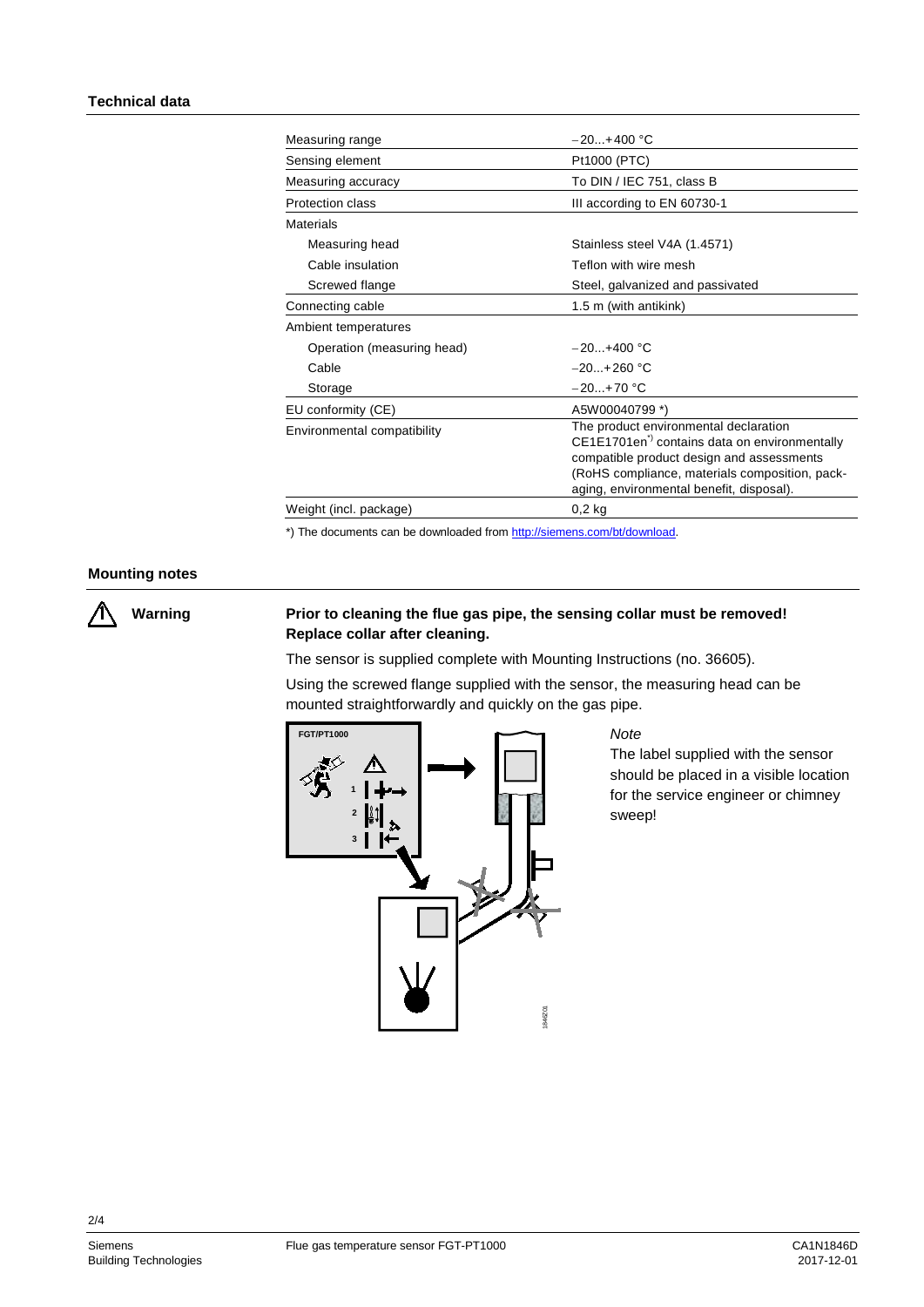

# **Dimensions**



Dimensions in mm

3/4